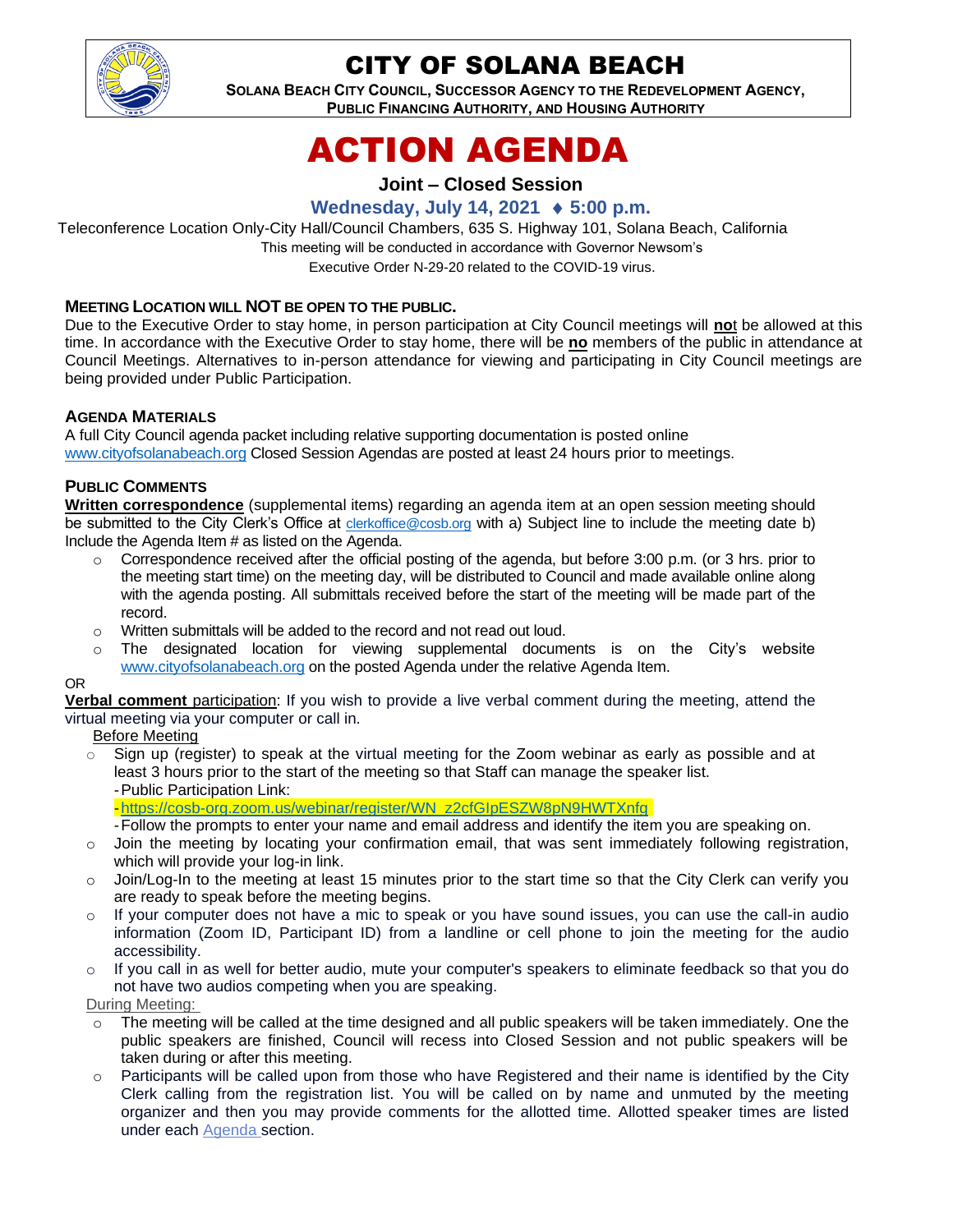#### **SPECIAL ASSISTANCE NEEDED - AMERICAN DISABILITIES ACT TITLE 2**

In compliance with the Americans with Disabilities Act of 1990, persons with a disability may request an agenda in appropriate alternative formats as required by Section 202. Any person with a disability who requires a modification or accommodation in order to participate in a meeting should direct such request to the City Clerk's office (858) 720-2400 at least 72 hours prior to the meeting.

| <b>CITY COUNCILMEMBERS</b>           |                                        |                                              |                                                   |
|--------------------------------------|----------------------------------------|----------------------------------------------|---------------------------------------------------|
| Lesa Heebner, Mayor                  |                                        |                                              |                                                   |
| <b>Kristi Becker</b><br>Deputy Mayor | <b>Kelly Harless</b><br>Councilmember  | David A. Zito<br>Councilmember<br>District 1 | <b>Jewel Edson</b><br>Councilmember<br>District 3 |
| Gregory Wade<br><b>City Manager</b>  | Johanna Canlas<br><b>City Attorney</b> |                                              | Angela Ivey<br><b>City Clerk</b>                  |

# **CALL TO ORDER AND ROLL CALL:**

#### **PUBLIC COMMENT ON CLOSED SESSION ITEMS** *(ONLY)***:**

*Report to Council Chambers and submit speaker slips to the City Clerk before the meeting recesses to closed session.*

## **CLOSED SESSION:**

# **1. PUBLIC EMPLOYEE PERFORMANCE EVALUATION**

Pursuant to Government Code Section 54957 City Manager review.

#### **2. CONFERENCE WITH LEGAL COUNSEL – EXISTING LITIGATION**

Pursuant to Government Code Section 54956.9(d)(1)

- Coronado, Imperial Beach, Lemon Grove & Solana Beach v. SANDAG, et al (Case No. 37- 2020-00033974-CU-MC-CTL)

## **3. CONFERENCE WITH REAL PROPERTY NEGOTIATOR**

Pursuant to Government Code section 54956.8 Property: APN: 263-352-03,04,05,06 and 07 and 263-342-02 City Negotiators: City Manager Greg Wade and City Attorney Johanna Canlas Negotiating Parties: Matt Tucker, North County Transit District Under negotiation: Lease Price and Terms

# **4**. **CONFERENCE WITH LEGAL COUNSEL – ANTICIPATED LITIGATION** – (added 7-13-21, 12pm)

Pursuant to Government Code Section 54956.9(d)(2) Two (2) Potential cases.

# **ACTION: No reportable action.**

# **ADJOURN:**